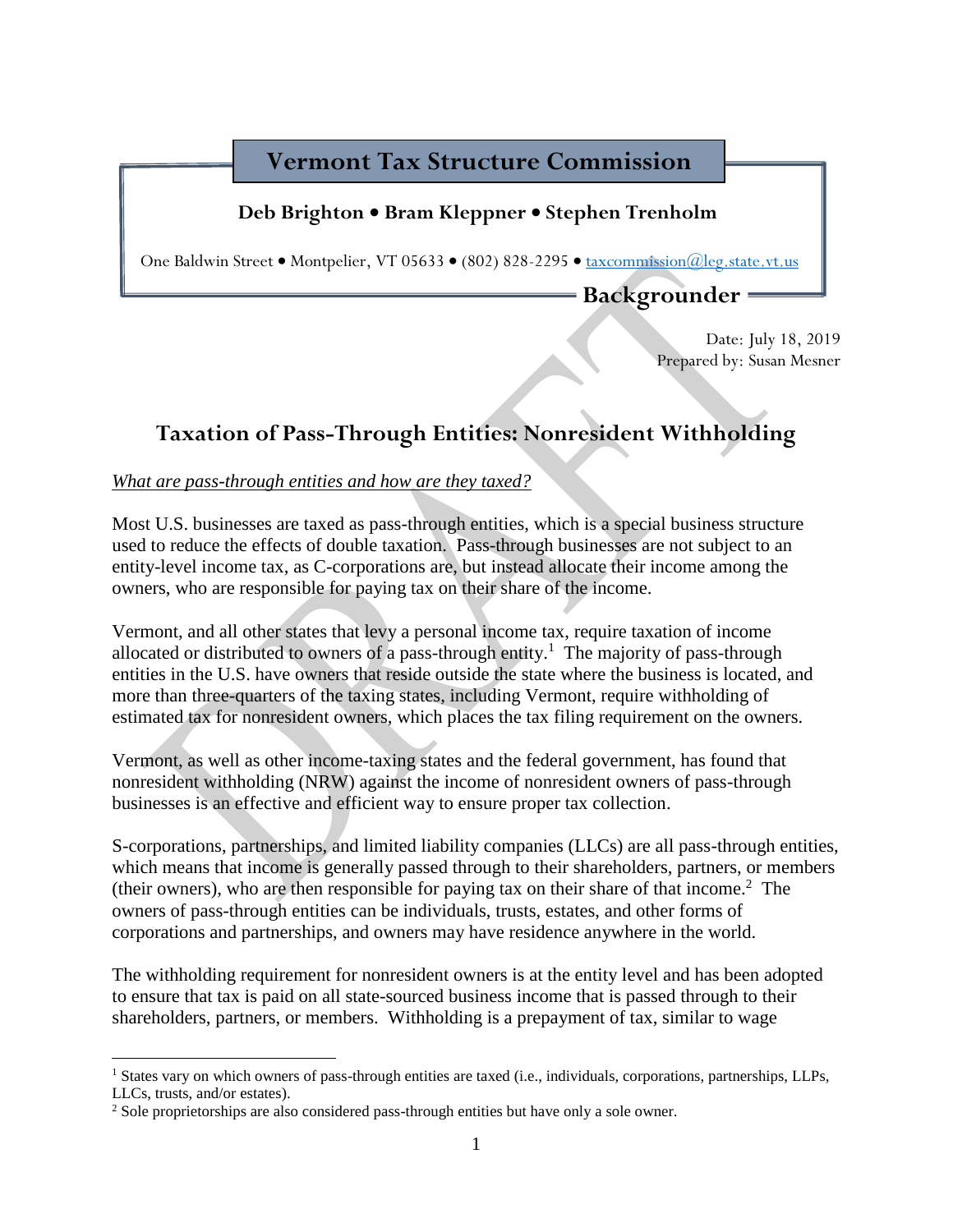withholding or estimated income tax payments, which is then claimed as a credit when the owners file an individual income tax return<sup>3</sup> with the state. A few states opt for a less complex approach by skipping the withholding requirement and requiring the business entities to file a single return, called a composite return, that reports, and pays tax, on the state income of all its nonresident owners. This approach spares owners the compliance burden of filing, but it is often less advantageous for taxpayers because the income is often taxed at the highest marginal rate and the owners are unable to utilize tax items such as personal deductions, credits, or losses from other businesses to offset their income tax liability.

A major wrinkle in what has been generally accepted practice of taxation for these types of businesses was introduced after Congress passed major tax legislation in 2017, entitled the Tax Cuts and Jobs Act (TCJA), which contained a provision that capped the amount of state and local income taxes that could be deducted for federal tax purposes. The cap applies to individuals, not businesses, and several states, most recently Rhode Island, have enacted changes to the way pass-through entities are taxed to allow an option for them to pay tax on the income at the entity level in order to preserve the federal deduction for state income taxes

### *How does Vermont tax pass-through entities and how much revenue is collected?*

Vermont enacted legislation in 1996 to tax the pass-through income of S-corporations, partnerships, and LLCs, which included a provision for withholding an estimated tax for nonresident owners of the business. Vermont is one of over 30 states that requires nonresident withholding for out-of-state owners, and although there have been some minor changes to the law since enactment, the process for collecting taxes due on the allocable income has changed little in the last 20 years.

For tax year 2017, the most recent year of complete income tax data, the total tax due from all pass-through entity filers was \$44 million, some paid in advance through estimated payments remitted on behalf of nonresident owners, and the remaining paid at the time of filing, either on a composite return or as additional payment. This amount does not necessarily match the total tax revenue from business income that the state collects after all income tax returns are processed, as we explain in this paper.

Vermont requires every entity with pass-through status and engaging in business activity<sup>4</sup> in Vermont to make estimated payments on behalf of shareholders, partners, or members who are not residents of the state.<sup>5</sup> The amount businesses must withhold is calculated by applying the applicable rate, currently  $6.6\%$ ,  $6$  to their estimated Vermont-sourced income to be distributed or allocated to nonresident owners. In Vermont, these payments are submitted to the Department of Taxes (DOT) quarterly, on the same schedule as individuals who make estimated payments.

 $\overline{a}$ 

<sup>&</sup>lt;sup>3</sup> Depending on the type of owner, they may instead be filing a corporate, estate or fiduciary return.

<sup>&</sup>lt;sup>4</sup> Se[e TB-70](https://tax.vermont.gov/sites/tax/files/documents/TB-70.pdf) for further information on activity that creates income tax nexus in Vermont.

<sup>5</sup> The schedule of payments is the same as for individuals.

<sup>6</sup> This is the second lowest individual income tax rate, dropped in 2018 from 6.8%.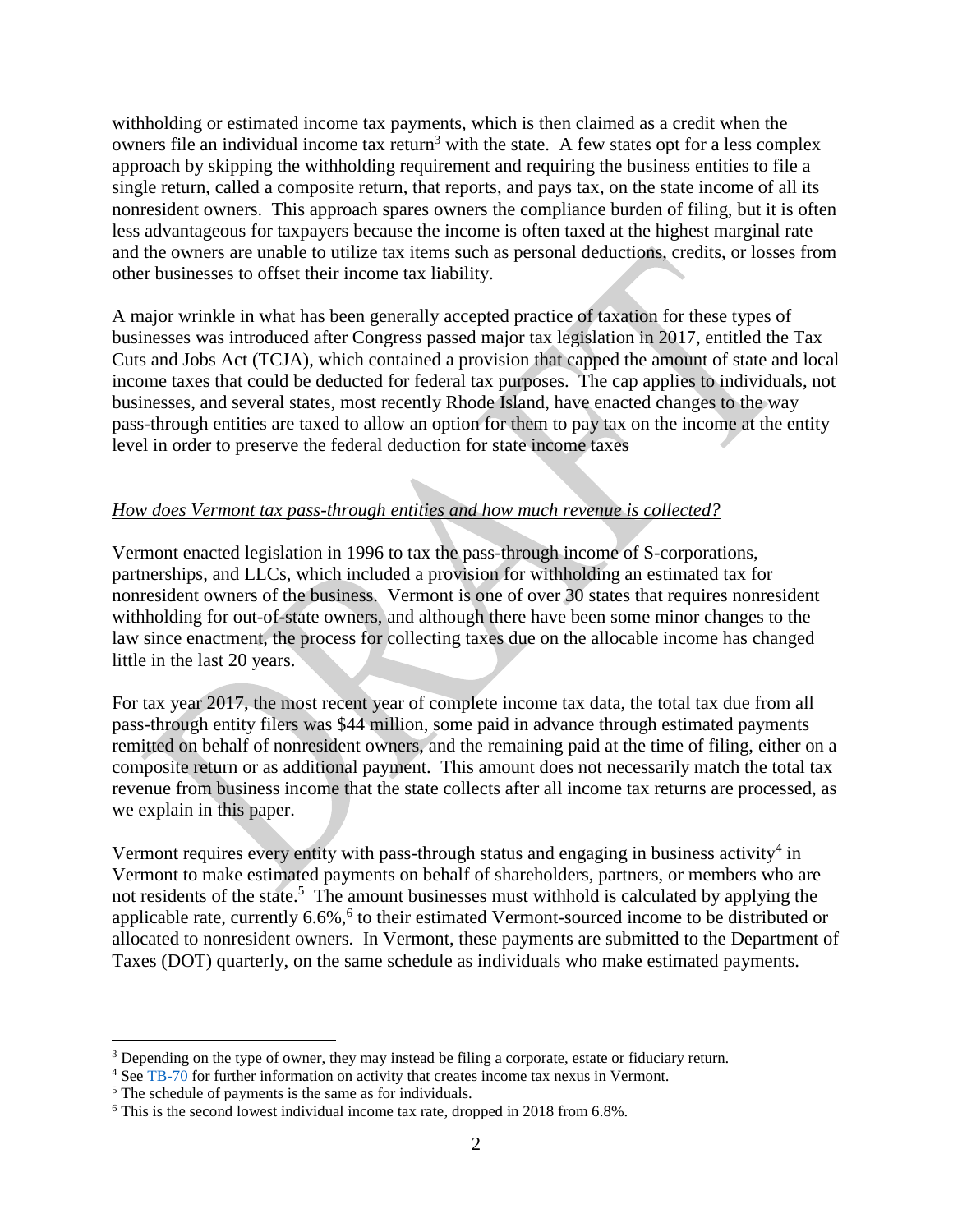Annually, these businesses are required to file an income tax return and attach either a composite or non-composite schedule. Owners who are included in a composite return are relieved of the obligation to file their own tax return, provided they have no other income or activity that creates a requirement to file in Vermont. Composite filing is mandatory in Vermont for entities that have more than 50 nonresident owners, and since 2014, entities below that threshold cannot file a partial composite return that includes only a portion of nonresident owners. Although composite filers account for only about a quarter of the filing entities with nonresident owners, they accounted for the lion's share of Vermont net income from pass-through entities in 2017.

Although a composite return would seem attractive to nonresident owners, many prefer to have the income pass through to them in order to take advantage of personal exemptions, other business losses, or itemized deductions to reduce their tax liability. Not surprisingly, then, most of the pass-through entities in Vermont with nonresident shareholders, partners, or members submit a non-composite schedule when filing their business income tax return, and their owners are required to file an income tax return. At that time, they claim the estimated payments submitted on their behalf by the business entity and pay any additional tax that is due or receive a refund if estimated payments exceed their tax liability.

Business entities that filed a non-composite schedule with their tax return in 2018 (for tax year 2017) paid about \$28 million in NRW payments, according to data from the Department of Taxes. Individuals claimed over \$16 million in NRW payments on their income tax return, and the balance of payments were made for other types of owners—C-corps, other pass-through entities, trusts, or estates.<sup>7</sup>

A business does not have to be based in Vermont to meet the requirement to make NRW payments for nonresident owners and to file an income tax return. 8 Out-of-state businesses engaging in activities that impose a requirement to file a return, e.g., banking, investment management, or real estate companies operating in Vermont,<sup>9</sup> probably account for some surprising data from recent business tax returns. The approximately 20,000 business entities that filed a return for tax year 2017 reported a total of nearly 590,000 shareholders, partners, and members, 95% of them identified as nonresidents. Business entities that filed with a Vermont address accounted for only 1% of the total number of owners but 82% of all resident owners.<sup>10</sup>

Nationwide, pass-through entities now account for more than 50% of total business net income, up from about 20% in 1980. More than 80% of businesses were organized as pass-through entities in 2014, up from 47% in 1980.<sup>11</sup> Similar to other states, Vermont has witnessed a shift in the types of businesses filing tax returns in the past eight years. Table 1 shows a 21% increase in

 $\overline{a}$ <sup>7</sup> 72% of NRW payments were made on behalf of individuals and C-corporations in 2017, according to the DOT.

<sup>8</sup> Public Law 86-272 places some restrictions on states' ability to tax the net income of businesses located out of state but engaging in business activity within state borders, but there exists substantial rule-making and case law establishing the conditions for nexus.

<sup>&</sup>lt;sup>9</sup> See Footnote #10 for additional information from federal returns data.

<sup>&</sup>lt;sup>10</sup> It's not surprising that some businesses based outside of Vermont but having regular activity in the state would have some Vermont owners. The Tax Department does not verify the data on these lines of the form because it does not affect the tax calculation.

<sup>&</sup>lt;sup>11</sup> Data from Joint Committee on Taxation (2017), and quoted by Tax Policy Center. These figures exclude sole proprietorships.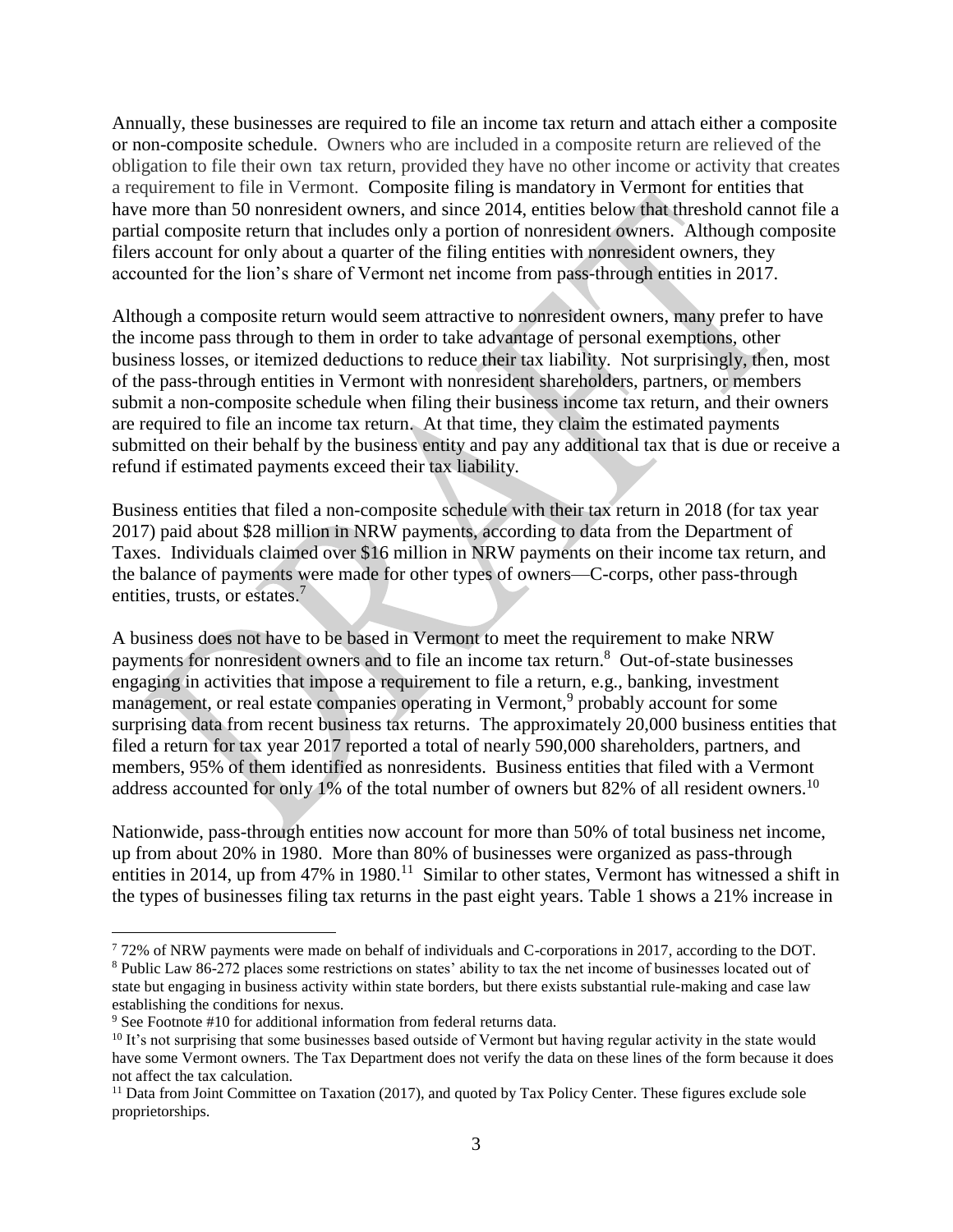partnership filings in Vermont during the period,<sup>12</sup> while the number of  $C$  corp filings has declined 8% and the number of S corporations has stagnated.

|                    | 2009   | 2010   | 2011   | 2012   | 2013   | 2014   | 2015   | 2016   | 2017   |
|--------------------|--------|--------|--------|--------|--------|--------|--------|--------|--------|
| C Corp (1120)      | 10,436 | 10,386 | 10,285 | 10,121 | 9,798  | 9,738  | 9,777  | 9,637  | 9,559  |
| S Corp (1120S)     | 14,649 | 14,620 | 14,213 | 14,208 | 14,233 | 14,331 | 14,608 | 14,568 | 14,468 |
| Partnership (1065) | 9,384  | 9,406  | 9,864  | 9,778  | 9,899  | 10,188 | 10,737 | 10,989 | 11,327 |

**Table 1: Growth in Different Business Types—Vermont 2009-2017**

*Source: Vermont Department of Taxes; data on LLCs and LLPs not available.*

Estimating the total amount of income generated by the business income tax in any calendar or fiscal year is probably impossible. The amount of withholding by pass-through entities for nonresident owners is carefully tracked by the Department of Taxes, as is the tax calculated and remitted on the business income tax forms. Data from the individual income tax return is easily accessible by the department and relatively straightforward to calculate. The difficulties arise when owners are C-corps or other pass-through entities, and the allocable or distributed income from one pass-through entity is mixed with other income, losses and gains, and other applicable deductions and credits.

#### *When was the NRW requirement last reviewed?*

 $\overline{a}$ 

The Department of Taxes has found that nonresident withholding from businesses operating in Vermont has proven to be a useful tool to ensure proper tax filing. Due to the complexity of pass-through organizational structures and their diffuse ownership, enforcement of nonresidents' tax obligations would prove very challenging without the requirement for nonresident withholding. This is especially true when a nonresident has few to no assets or ties to Vermont other than ownership in a business operating in the state.

That conclusion is shared by most states that tax pass-through income. However, the nonresident withholding requirement can be challenging to comply with and to administer. In response to external and internal feedback, the DOT initiated a PIVOT<sup>13</sup> project last year to review how it

 $12$  The IRS Statistics of Income (SOI) division annually publishes partnership data from federal tax returns. The latest publication was for tax year 2016 data and shows that 60% of all partnerships are classified in two industries—1) Finance and insurance and 2) Real estate rental and leasing—and they account for 77% of total assets owned by partnerships in the U.S.

<sup>&</sup>lt;sup>13</sup> Governor Scott's Program to Improve Vermont Outcomes Together, initiated in 2017.